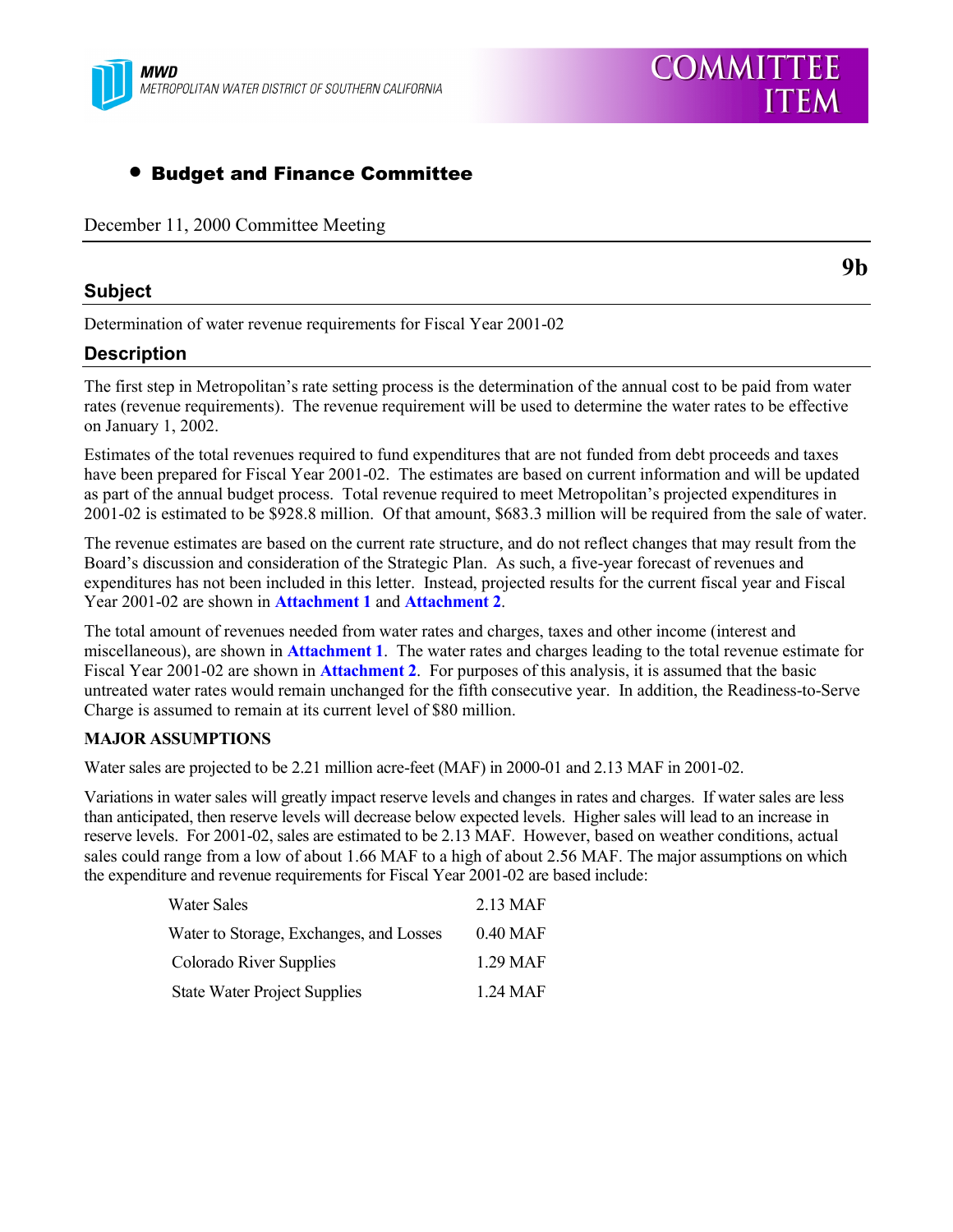# **PROJECTED COSTS FOR FISCAL YEAR 2001-02 Total = \$928.8 million**

## **State Water Project 5293.0 million**

Total costs for 2001-02 under the State Water Project (SWP) are estimated to be approximately \$293.0 million (net of projected credits and based on projected water deliveries of about 1.24 MAF). The cost projections for 2001-02 are at approximately the same levels as projections for SWP costs for the current fiscal year. Projections include power costs for the delivery of about 212,000 acre-feet into Diamond Valley Lake (DVL). However, these power costs for delivery of water into DVL will continue to be paid from the Water Transfer Fund and will not impact the water revenue requirement for Fiscal Year 2001-02.

The deregulation of the electrical power industry creates additional uncertainty about the cost of imported SWP water. Current estimates are the best available at this time and the situation continues to be monitored closely.

## **Colorado River Supplies \$100.6 million**

Colorado River Aqueduct deliveries to the member agencies are expected to total 1.29 MAF. Power costs for pumping are estimated to be \$50.0 million. The estimates also include \$50.6 million for CRA programs to secure additional water supplies. This includes \$5.6 million for the existing conservation agreement between Metropolitan and Imperial Irrigation District (IID), and \$45.0 million for additional groundwater conjunctive-use projects.

## **Withdrawal from the Water Transfer Fund for DVL Fill Costs (\$18.3) million**

The Water Transfer Fund was created to provide funds for the purchase of water transfers and to accrue funds to pay for power charges associated with the initial fill of Diamond Valley Lake. There will be no deposits to the Water Transfer Fund during Fiscal Year 2001-02. It is estimated that \$18.3 million will be expended during 2001-02 to fund power charges for filling DVL. The total cost of filling DVL, which will be paid from the Water Transfer Fund, is estimated to be between \$40 million and \$70 million. Depending on hydrologic conditions, current projections indicate that the initial fill will be completed by December 2001. The Water Transfer Fund is currently scheduled to sunset in 2004.

# **Water Management Programs \$38.0 million**

Funding in 2001-02 for water management programs is expected to total \$38.0 million. The estimate is based on sustained efforts in Metropolitan's conservation credits program and higher yields from local water recycling projects and groundwater recovery projects. Projected expenditures reflect Metropolitan's ongoing commitment to water conservation, local recycling projects, and groundwater cleanup. These estimates are consistent with efforts to develop local water supplies in cooperation with the member agencies and other local agencies based on the Integrated Resources Plan.

## **Metropolitan Capital Financing Program \$326.0 million**

Costs include \$176.4 million of revenue bond debt service, and \$51.3 million of general obligation bond debt service. Projected revenue bond debt service payments include interest payments for the \$355.2 million variable rate water revenue bond issue that was priced on September 19, 2000, the proceeds of which were used to refund Metropolitan's then-outstanding \$350 million of commercial paper notes. Estimates also include projected interest payments for a \$200 million variable rate water revenue bond issue anticipated to be sold in late spring or early summer of 2001 to continue funding the capital investment program. In May 2000, the Board also authorized a revenue bond tender program of up to \$500 million, but due to current market conditions the impact of a potential tender financing is not reflected in projected debt service requirements.

In August 2000, Metropolitan used funds available from reserves to cash defease approximately \$84.4 million of certain outstanding water revenue bonds. Projected costs for revenue bond debt service include the impact of the cash defeasance. In addition, at the direction of the Board, reserves available due to reductions in debt service payments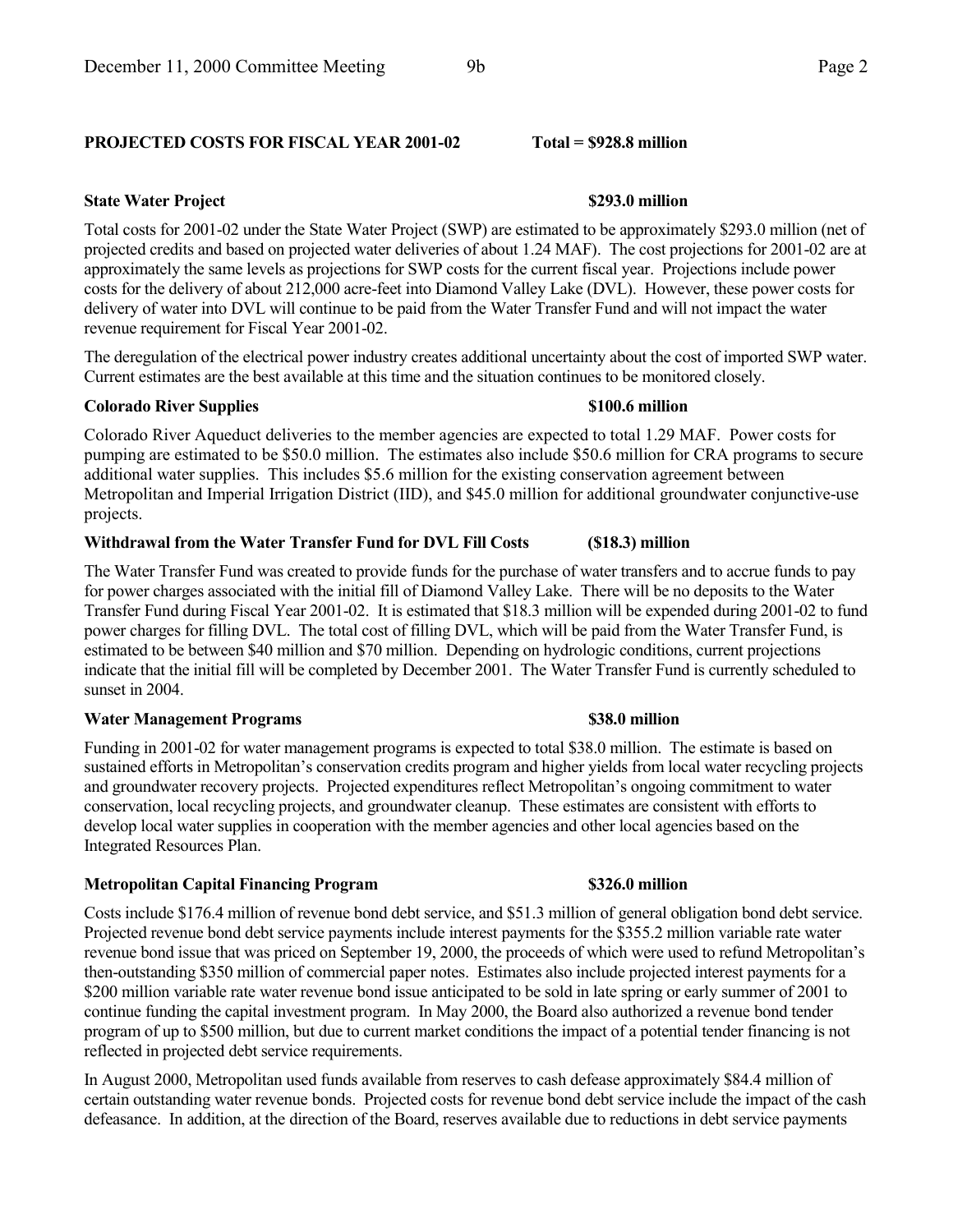from the cash defeasance each year through 2006 are projected to be used to defease additional debt. For Fiscal Year 2001-02, revenue bond debt service payments are projected to be reduced by approximately \$19.9 million due to the cash defeasance. The \$19.9 million reduction in debt service payments represents approximately \$9 per acre-foot on Metropolitan's water rate.

Estimates to finance the Capital Investment Program (CIP) for 2001-02 also include \$78.4 million of Pay-As-You-Go (PAYG) expenditures, which is an increase of \$3.4 million of PAYG expenditures from the current fiscal year. Projected PAYG expenditures for 2001-02 are consistent with the PAYG policy approved by the Board through the adoption of the 1999 update to the Long Range Finance Plan. Total 2001-02 capital investment program expenditures for Metropolitan's CIP (which include payments from debt proceeds held in construction funds and payments from the PAYG Fund) are estimated to be \$326.8 million.

# **Metropolitan O&M and Operating Equipment \$214.2 million**

Projected Operation and Maintenance (O&M) and operating equipment expenditures of \$214.2 million are approximately \$3.2 million greater than estimates for the current fiscal year. The increase in the O&M estimate for 2001-02 is the result of a \$5.0 million estimate for dry-year transfer and storage costs. A detailed breakdown of projected O&M expenditures will be provided during the development of the 2001-02 Annual Budget.

# **Adjustments in Reserves (\$24.7) million**

During Fiscal Year 2001-02, a decrease in required reserve balances of \$24.7 million has been calculated in accordance with revenue bond covenants and Board policies contained in Metropolitan's Administrative Code. Of the \$24.7 million decrease in reserves, \$12.2 million is due to a decrease in the minimum reserve requirement balance (funds to be transferred from the Revenue Remainder Fund to the Water Rate Stabilization Fund) calculated in accordance with reserve policies outlined in Metropolitan's Administrative Code. The decrease in the minimum reserve requirement is mainly attributable to a decrease in projected fixed obligations to be recovered by water sales after 2002. In addition, there is an \$8.0 million projected reduction in the PAYG Fund at June 30, 2002.

Sufficient funds need to be on hand (on July 1) to make interest and principal payments for outstanding and projected debt obligations due July 1, 2002, and to meet revenue bond covenant requirements for debt payments after July 2002. Other fund requirements for July 1, 2002, include the State Water Contract Fund and the Operations and Maintenance Fund.

# **PROJECTED REVENUES FOR FISCAL YEAR 2001-02 Total = \$1.044 billion**

Total revenues for Fiscal Year 2001-02 are projected to be \$1.044 billion. Revenue from ad valorem property taxes, levied at the reduced tax rate of .0088 percent of assessed valuations and from annexation charges are estimated to be \$102.9 million. Power recoveries, interest on investments and miscellaneous revenues are projected to produce \$59.8 million during Fiscal Year 2001-02.

Revenues from the Readiness-to-Serve Charge are projected to be \$80.0 million, which is at the same level as the current fiscal year. In addition, approximately \$2.8 million will be collected from the Connection Maintenance Charge.

Based on the projected expenditure estimates described above, total revenues required in 2001-02 are projected to be \$928.8 million. After accounting for the revenues projected from all other sources, required revenues from water sales are projected to be \$683.3 million. Water revenues are projected to be \$798.8 million; therefore, water revenues are projected to exceed water revenue requirements by \$115.5 million. This assumes no increases in basic water rates during Fiscal Year 2001-02. **Attachment 2** details projected rates and charges under the current rate structure through January 1, 2002.

It should be noted that regardless of the outcome of the rate structure negotiations currently under way, rates and charges to be in effect January 1, 2002, will need to be sufficient to generate revenues required to be funded from water sales as outlined in this letter.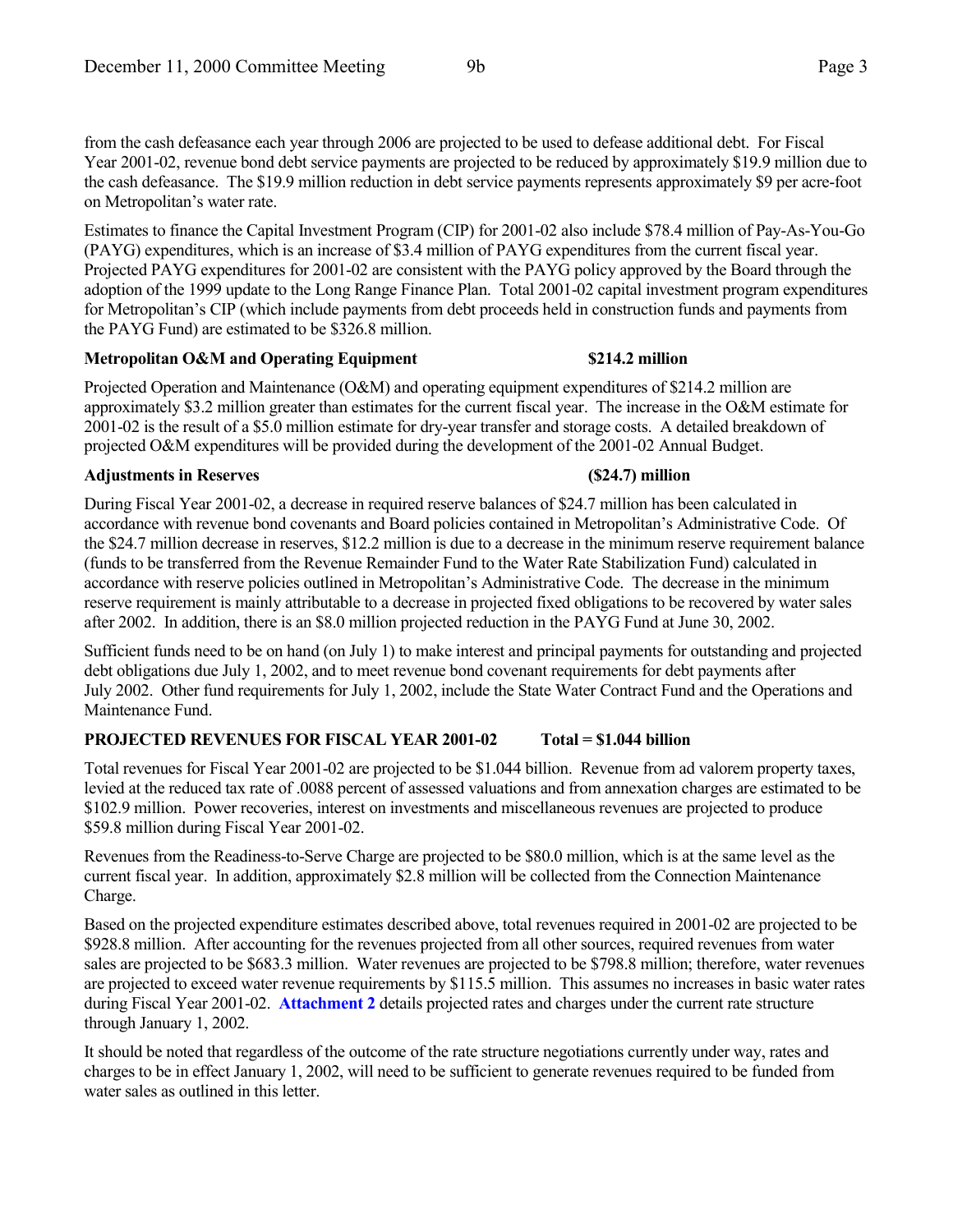### **MINIMUM/MAXIMUM RESERVE POLICY**

On June 30, 2001, reserve balances are projected to be greater than the estimated maximum reserve level established and approved by the Board during the adoption of the 1999 update to the Long Range Finance Plan (LRFP). As described in the Proposed Rate Structure Action Plan dated November 14, 2000, and distributed at the recent Board Workshop, these funds will be reserved in accounts for each member agency to use for purposes of mitigating impacts of the change in the rate structure, to fund local capital projects in each member agency's service area, or to be credited against the member agency's water bill. The allocation of funds for each member agency will be based on the member agency's relative share of basic water sales, less any treatment surcharge revenues, during the relevant fiscal year.

# **Policy**

As per Section 4304(a) of Metropolitan's Administrative Code, the General Manager presents his recommendation of the total revenues required to fund all expenditures not financed by debt proceeds and the revenues to be derived from water sales, for the following fiscal year, to the Budget and Finance Committee. The Budget and Finance Committee makes a determination of revenue requirements for the following fiscal year at its December meeting and uses that determination for consideration of water rates and charges at its January meeting, with final action in March.

# **Staff Recommendation/Fiscal Impacts**

Make a determination that revenues required from water sales during Fiscal Year 2001-02 should not be less than \$683.3 million, and use this determination for consideration at the January 2001 meeting of the Budget and Finance Committee in establishing water rates and charges to be effective January 1, 2002.

**Fiscal Impact:** Revenues from water sales of \$683.3 million will be sufficient to recover estimated expenditures in Fiscal Year 2001-02.

11/16/2000 *Brian G. Thomas Date*

*Chief Financial Officer*

*General Manager Date*

11/18/2000

**Attachment 1 Attachment 2**

BLA #479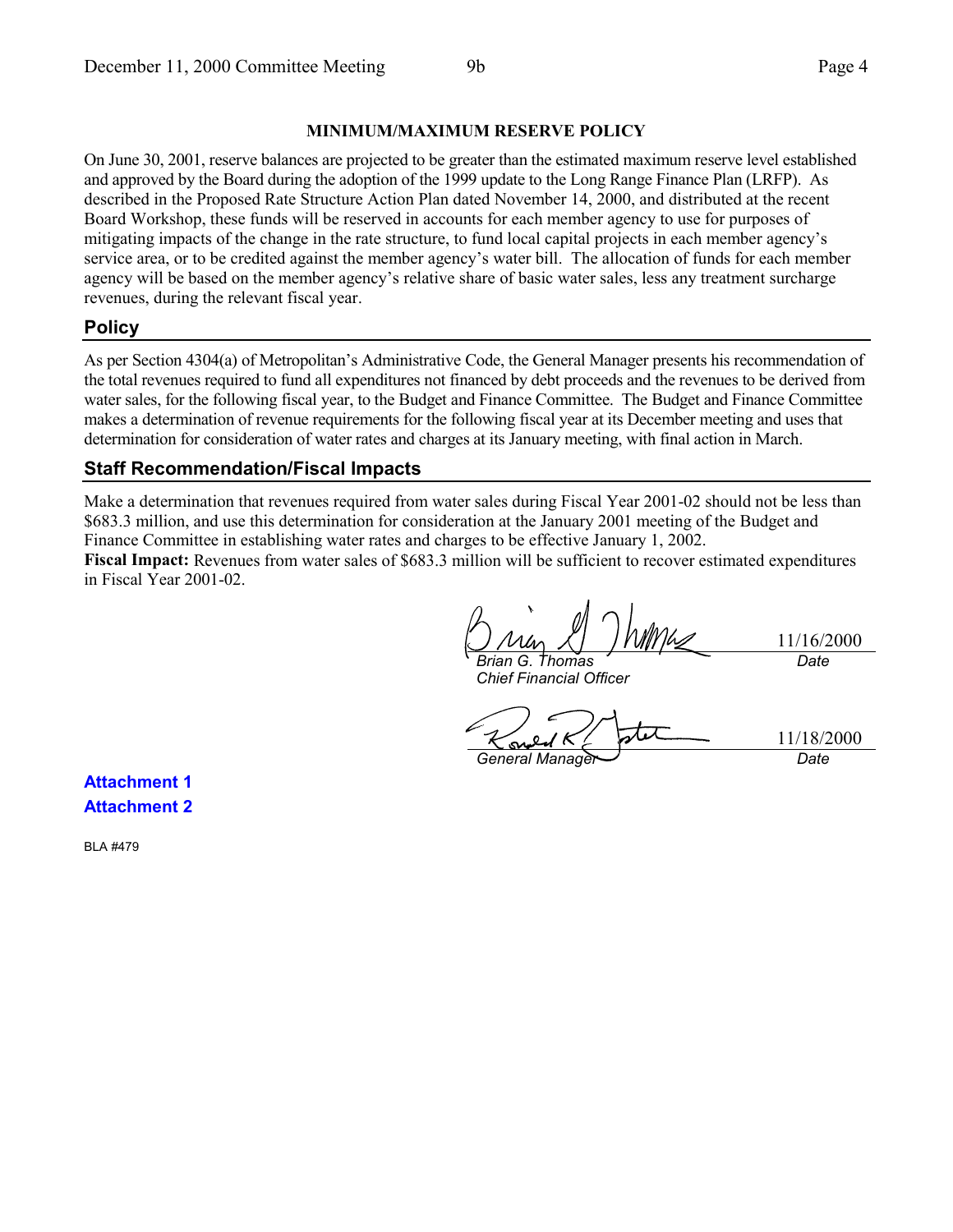# **ATTACHMENT 1**

# **PROJECTED 2001-2002 WATER REVENUE REQUIREMENTS**

(Cash Basis: \$ in thousands)

| <b>Expenditures</b><br><b>State Water Contract</b><br>\$<br>\$<br>294,618<br>292,988<br>Colorado River Aqueduct<br>63,294<br>100,593<br>Deposit to Transfer Fund<br>Withdrawal from Transfer Fund for ESRP Fill<br>(29, 327)<br>(18, 319)<br>Water Management Programs<br>33,621<br>38,042<br>Capital Program Financing<br>394,170<br>325,975<br>O&M and Operating Equipment<br>210,945<br>214,193<br>\$<br>\$<br><b>Sub-Total Costs</b><br>967,322<br>953,473<br>Adjustments<br>Increase/(Decrease) in Required Reserves<br>(2, 433)<br>(24, 682)<br>\$<br>\$<br><b>Total Obligations</b><br>964,888<br>928,791<br><b>Less Other Revenues</b><br>\$<br>\$<br><b>Property Taxes</b><br>(103, 189)<br>(102, 884)<br>Interest Income<br>(47, 546)<br>(42, 181)<br>Power and Miscellaneous Revenue<br>(15,700)<br>(16, 014)<br>Contracts<br>(1,595)<br>(80,000)<br>Readiness to Serve Charge<br>(80,000)<br><b>Connection Maintenance Charge</b><br>(2, 849)<br>(2, 849)<br><b>Sub-Total Other Revenues</b><br>\$<br>\$<br>(249, 283)<br>(245, 523)<br><b>Total Water Revenue Requirement</b><br>\$<br>\$<br>715,605<br>683,268<br><b>Water Sales Revenue</b><br>\$<br>\$<br>843,536<br>798,789<br>\$<br>\$<br>127,931<br>115,521<br>Increase (Decrease) in Receipts<br><b>Water Sales (Cash Year TAF)</b><br><b>Basic Treated</b><br>1,161<br>1,158<br><b>Basic Untreated</b><br>546<br>537<br>Seasonal Treated<br>84<br>75<br>Seasonal Untreated<br>298<br>254<br><b>Agricultural Treated</b><br>104<br>90<br><b>Agricultural Untreated</b><br>18<br>12<br><b>Total</b><br>2,212<br>2,126 | 2000-01 | 2001-02 |
|------------------------------------------------------------------------------------------------------------------------------------------------------------------------------------------------------------------------------------------------------------------------------------------------------------------------------------------------------------------------------------------------------------------------------------------------------------------------------------------------------------------------------------------------------------------------------------------------------------------------------------------------------------------------------------------------------------------------------------------------------------------------------------------------------------------------------------------------------------------------------------------------------------------------------------------------------------------------------------------------------------------------------------------------------------------------------------------------------------------------------------------------------------------------------------------------------------------------------------------------------------------------------------------------------------------------------------------------------------------------------------------------------------------------------------------------------------------------------------------------------------------------------------------------------------------------------------------|---------|---------|
|                                                                                                                                                                                                                                                                                                                                                                                                                                                                                                                                                                                                                                                                                                                                                                                                                                                                                                                                                                                                                                                                                                                                                                                                                                                                                                                                                                                                                                                                                                                                                                                          |         |         |
|                                                                                                                                                                                                                                                                                                                                                                                                                                                                                                                                                                                                                                                                                                                                                                                                                                                                                                                                                                                                                                                                                                                                                                                                                                                                                                                                                                                                                                                                                                                                                                                          |         |         |
|                                                                                                                                                                                                                                                                                                                                                                                                                                                                                                                                                                                                                                                                                                                                                                                                                                                                                                                                                                                                                                                                                                                                                                                                                                                                                                                                                                                                                                                                                                                                                                                          |         |         |
|                                                                                                                                                                                                                                                                                                                                                                                                                                                                                                                                                                                                                                                                                                                                                                                                                                                                                                                                                                                                                                                                                                                                                                                                                                                                                                                                                                                                                                                                                                                                                                                          |         |         |
|                                                                                                                                                                                                                                                                                                                                                                                                                                                                                                                                                                                                                                                                                                                                                                                                                                                                                                                                                                                                                                                                                                                                                                                                                                                                                                                                                                                                                                                                                                                                                                                          |         |         |
|                                                                                                                                                                                                                                                                                                                                                                                                                                                                                                                                                                                                                                                                                                                                                                                                                                                                                                                                                                                                                                                                                                                                                                                                                                                                                                                                                                                                                                                                                                                                                                                          |         |         |
|                                                                                                                                                                                                                                                                                                                                                                                                                                                                                                                                                                                                                                                                                                                                                                                                                                                                                                                                                                                                                                                                                                                                                                                                                                                                                                                                                                                                                                                                                                                                                                                          |         |         |
|                                                                                                                                                                                                                                                                                                                                                                                                                                                                                                                                                                                                                                                                                                                                                                                                                                                                                                                                                                                                                                                                                                                                                                                                                                                                                                                                                                                                                                                                                                                                                                                          |         |         |
|                                                                                                                                                                                                                                                                                                                                                                                                                                                                                                                                                                                                                                                                                                                                                                                                                                                                                                                                                                                                                                                                                                                                                                                                                                                                                                                                                                                                                                                                                                                                                                                          |         |         |
|                                                                                                                                                                                                                                                                                                                                                                                                                                                                                                                                                                                                                                                                                                                                                                                                                                                                                                                                                                                                                                                                                                                                                                                                                                                                                                                                                                                                                                                                                                                                                                                          |         |         |
|                                                                                                                                                                                                                                                                                                                                                                                                                                                                                                                                                                                                                                                                                                                                                                                                                                                                                                                                                                                                                                                                                                                                                                                                                                                                                                                                                                                                                                                                                                                                                                                          |         |         |
|                                                                                                                                                                                                                                                                                                                                                                                                                                                                                                                                                                                                                                                                                                                                                                                                                                                                                                                                                                                                                                                                                                                                                                                                                                                                                                                                                                                                                                                                                                                                                                                          |         |         |
|                                                                                                                                                                                                                                                                                                                                                                                                                                                                                                                                                                                                                                                                                                                                                                                                                                                                                                                                                                                                                                                                                                                                                                                                                                                                                                                                                                                                                                                                                                                                                                                          |         |         |
|                                                                                                                                                                                                                                                                                                                                                                                                                                                                                                                                                                                                                                                                                                                                                                                                                                                                                                                                                                                                                                                                                                                                                                                                                                                                                                                                                                                                                                                                                                                                                                                          |         |         |
|                                                                                                                                                                                                                                                                                                                                                                                                                                                                                                                                                                                                                                                                                                                                                                                                                                                                                                                                                                                                                                                                                                                                                                                                                                                                                                                                                                                                                                                                                                                                                                                          |         |         |
|                                                                                                                                                                                                                                                                                                                                                                                                                                                                                                                                                                                                                                                                                                                                                                                                                                                                                                                                                                                                                                                                                                                                                                                                                                                                                                                                                                                                                                                                                                                                                                                          |         |         |
|                                                                                                                                                                                                                                                                                                                                                                                                                                                                                                                                                                                                                                                                                                                                                                                                                                                                                                                                                                                                                                                                                                                                                                                                                                                                                                                                                                                                                                                                                                                                                                                          |         |         |
|                                                                                                                                                                                                                                                                                                                                                                                                                                                                                                                                                                                                                                                                                                                                                                                                                                                                                                                                                                                                                                                                                                                                                                                                                                                                                                                                                                                                                                                                                                                                                                                          |         |         |
|                                                                                                                                                                                                                                                                                                                                                                                                                                                                                                                                                                                                                                                                                                                                                                                                                                                                                                                                                                                                                                                                                                                                                                                                                                                                                                                                                                                                                                                                                                                                                                                          |         |         |
|                                                                                                                                                                                                                                                                                                                                                                                                                                                                                                                                                                                                                                                                                                                                                                                                                                                                                                                                                                                                                                                                                                                                                                                                                                                                                                                                                                                                                                                                                                                                                                                          |         |         |
|                                                                                                                                                                                                                                                                                                                                                                                                                                                                                                                                                                                                                                                                                                                                                                                                                                                                                                                                                                                                                                                                                                                                                                                                                                                                                                                                                                                                                                                                                                                                                                                          |         |         |
|                                                                                                                                                                                                                                                                                                                                                                                                                                                                                                                                                                                                                                                                                                                                                                                                                                                                                                                                                                                                                                                                                                                                                                                                                                                                                                                                                                                                                                                                                                                                                                                          |         |         |
|                                                                                                                                                                                                                                                                                                                                                                                                                                                                                                                                                                                                                                                                                                                                                                                                                                                                                                                                                                                                                                                                                                                                                                                                                                                                                                                                                                                                                                                                                                                                                                                          |         |         |
|                                                                                                                                                                                                                                                                                                                                                                                                                                                                                                                                                                                                                                                                                                                                                                                                                                                                                                                                                                                                                                                                                                                                                                                                                                                                                                                                                                                                                                                                                                                                                                                          |         |         |
|                                                                                                                                                                                                                                                                                                                                                                                                                                                                                                                                                                                                                                                                                                                                                                                                                                                                                                                                                                                                                                                                                                                                                                                                                                                                                                                                                                                                                                                                                                                                                                                          |         |         |
|                                                                                                                                                                                                                                                                                                                                                                                                                                                                                                                                                                                                                                                                                                                                                                                                                                                                                                                                                                                                                                                                                                                                                                                                                                                                                                                                                                                                                                                                                                                                                                                          |         |         |
|                                                                                                                                                                                                                                                                                                                                                                                                                                                                                                                                                                                                                                                                                                                                                                                                                                                                                                                                                                                                                                                                                                                                                                                                                                                                                                                                                                                                                                                                                                                                                                                          |         |         |
|                                                                                                                                                                                                                                                                                                                                                                                                                                                                                                                                                                                                                                                                                                                                                                                                                                                                                                                                                                                                                                                                                                                                                                                                                                                                                                                                                                                                                                                                                                                                                                                          |         |         |